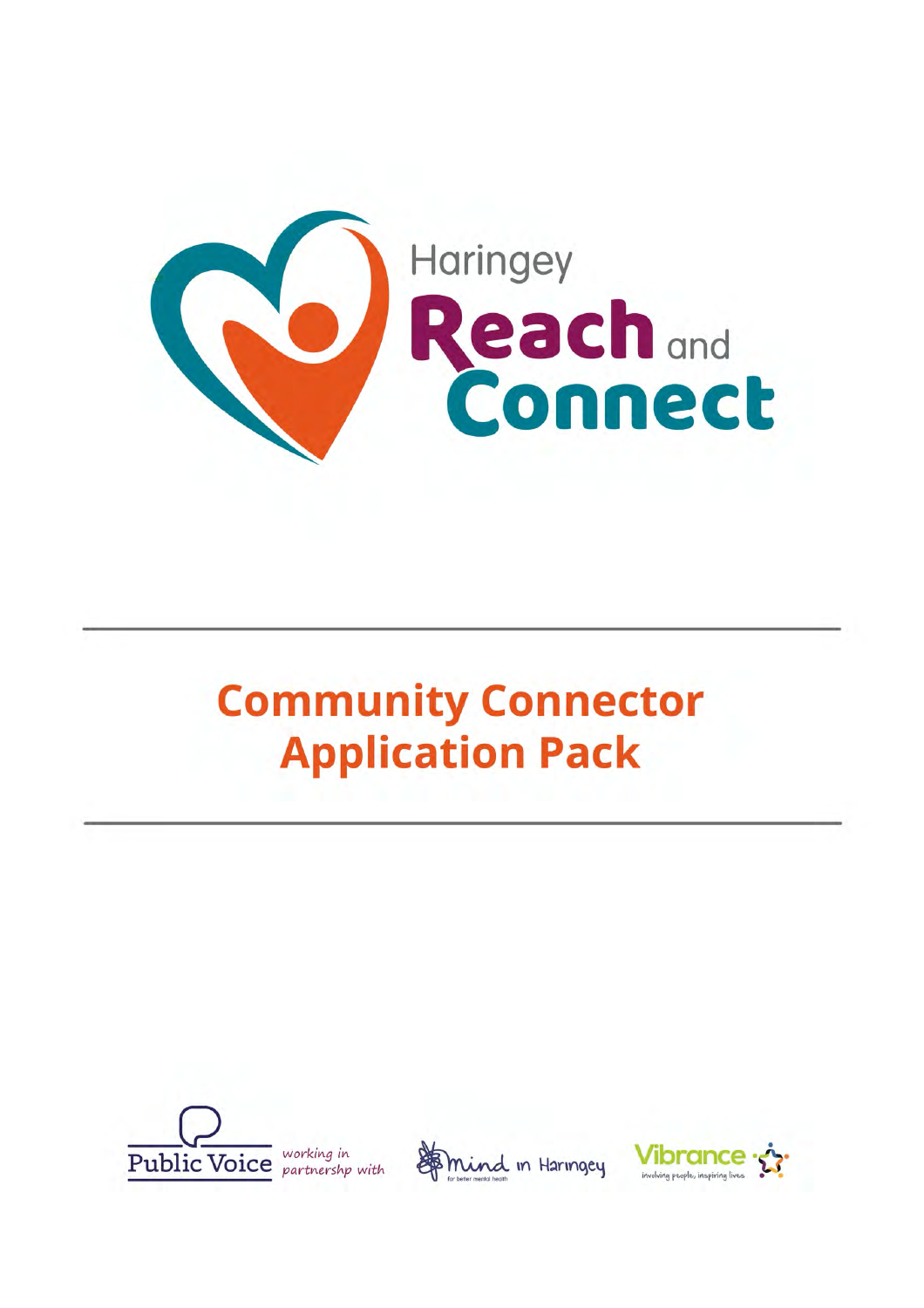

Dear Applicant,

Thank you for expressing an interest in joining us to work as a Community Connector in what is a very ambitious, exciting, and innovative programme supporting people over 50 living in Haringey.

This programme has been running for nearly three years and offers us an opportunity to develop creative solutions to combat social isolation and loneliness. We are now entering a new contract phase in our fourth year, which provides an opportunity for the team to put their mark on the strategy and development of the program and to ultimately make a real difference to the lives of older people.

We have one fixed-term vacancy in the team since a current member of the team will be covering the Programme Manager role whilst they are on maternity leave until the end of March 2023. The team of Community Connectors is made up of six individuals who are based out in the community.

The Role Description and Person Specification in this pack describe the job and the personal profile which will be required to perform the role to the standard we expect. Please address these criteria when making your application but if there are some knowledge criteria that you think you may not fully meet, we may be able to address these as part of the induction training.

We are looking for individuals who are passionate about improving the lives of older people, and the who have well developed interpersonal skills and are willing to go "that extra mile" to meet our challenging targets.

We welcome applications from people of all ages and demographic characteristics.

**Your application should include a CV** which addresses the person specification in no more than two sides of A4, Arial font 11 and a **personal statement** of no more than two sides of A4, Arial font 11 which explains why you would be an effective Community Connector.

Applications, with a copy of the monitoring form should be submitted via email to [info@publicvoice.london](mailto:info@publicvoice.london) by **9am on Tuesday 07 June 2022**. Interviews will be held the week commencing **13 June 2022.** Postal applications can be sent to: Public Voice, Tottenham Town Hall, Town Hall Approach Road, London, N15 4RX

If you require the recruitment pack in an alternative format please call 020 3196 1900.

We look forward to receiving your application.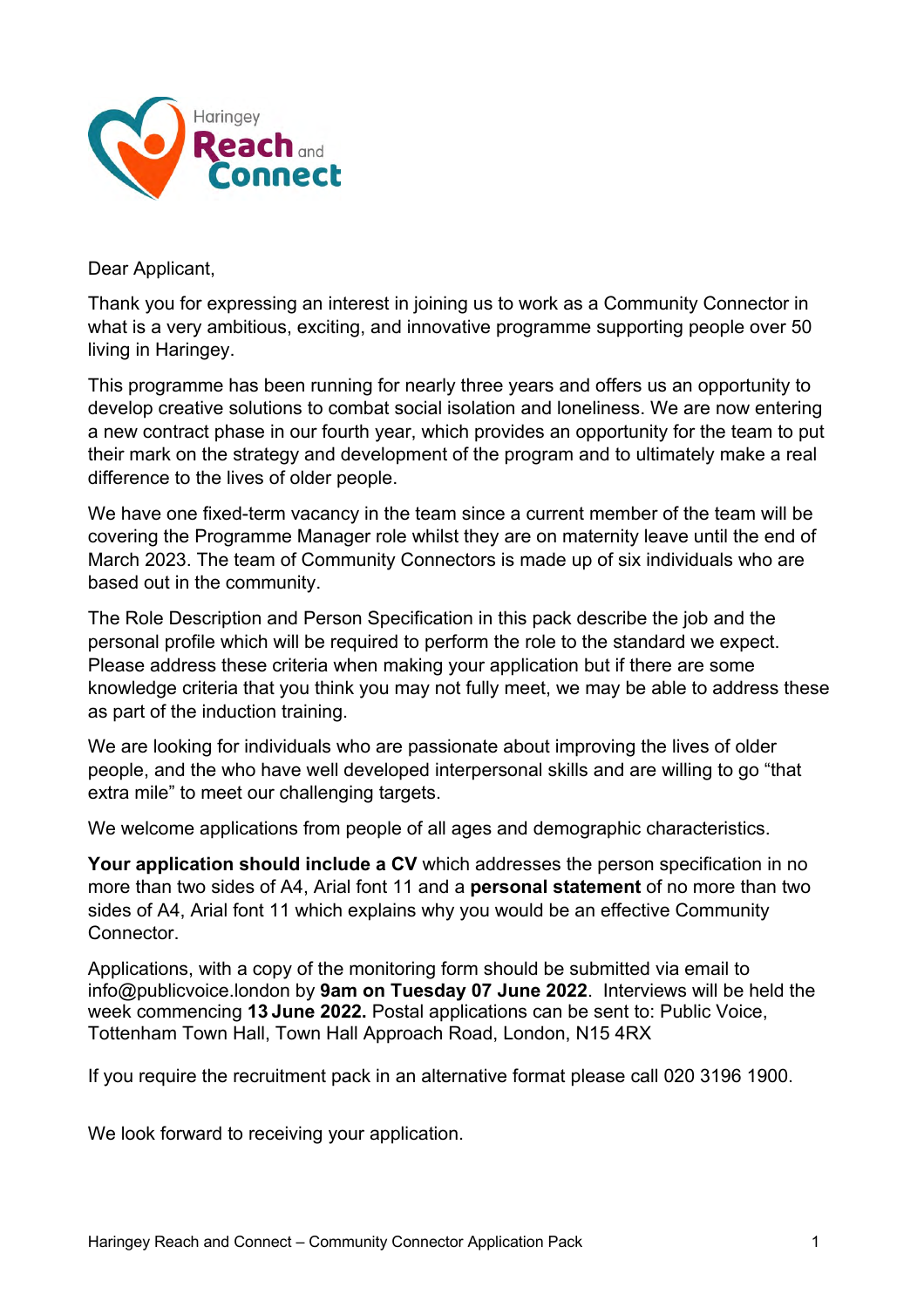

#### **Community Connector**

**Salary:** £30,900 per Annum + 3% pension contribution **Location:** London Borough of Haringey

An exciting career step to lead on community building for older people, including LGBTQI+ residents: Would you like to be part of an innovative multi-agency programme supporting Haringey residents who are 50+, at risk of social isolation or who have suffered a recent life event that threatens their wellbeing?

You will be responsible for one of eight localities offering generic and specialist information, signposting, guidance and short-term support to older people living in Haringey to maintain their independence and remain in their own home.

You will ensure that those from the LGBTQI+ community, those with mental health issues, Learning Disabilities and others at risk of social isolation are encouraged to engage with our services. If you are passionate about engaging with older people in a diverse community and can work on your own initiative to help us develop a new service, we would like to hear from you.

#### **Application and selection**

To apply, you are asked to provide:

- A copy of your CV.
- A personal statement of no more than two sides of A4 detailing why you are applying and how you meet the person specification criteria – all applications will be reviewed against the person specification criteria, so it is important to address these in your personal statement.
- A completed monitoring form.

You are also asked to supply contact details for two referees, one of whom should be a current or recent employer or someone who has known you in a professional capacity.

Applications should be submitted via email to [info@publicvoice.london](mailto:info@publicvoice.london)

The deadline for all applications is **Tuesday 07 June 2022, 9am.**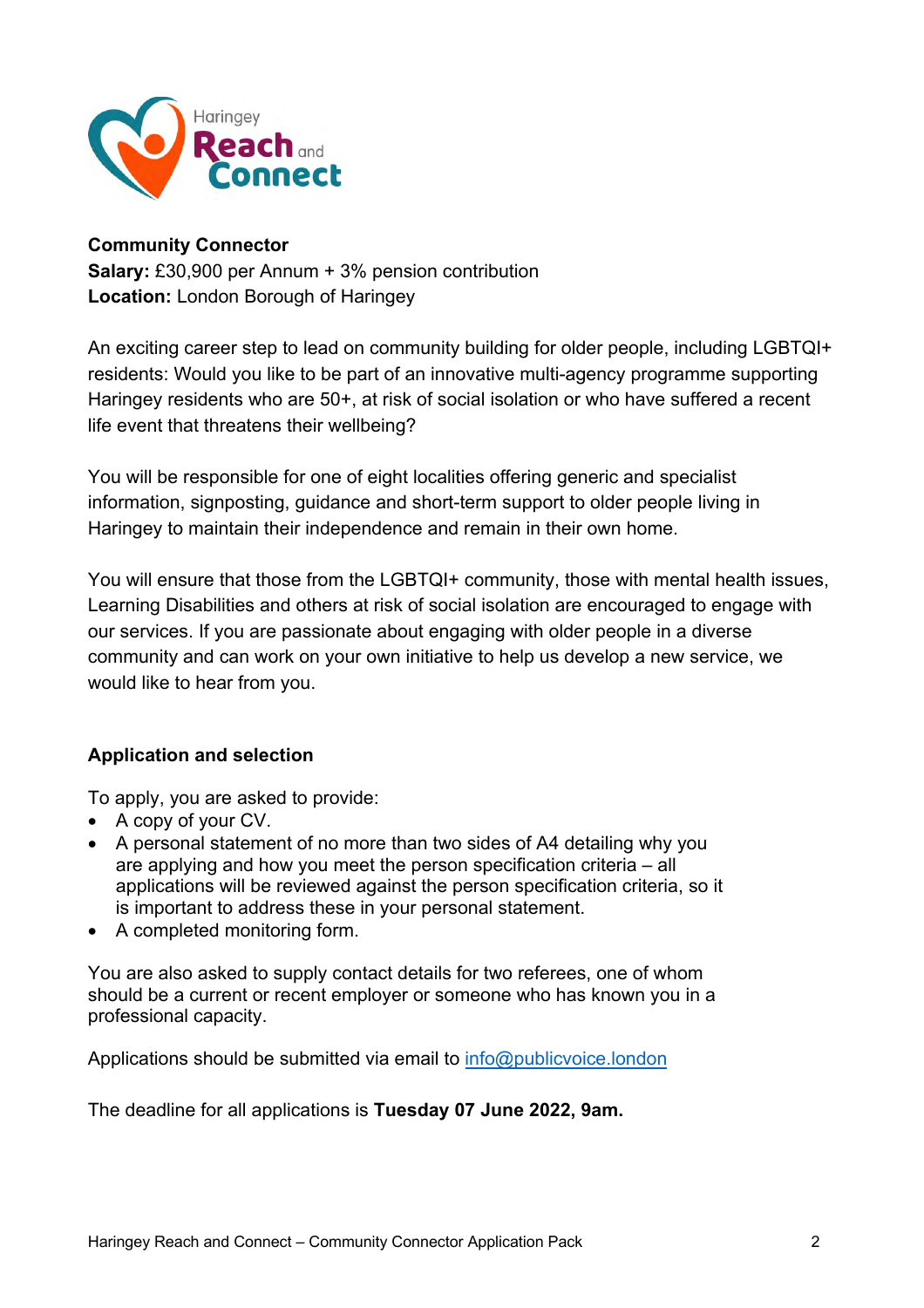

# **Community Connector Role Profile / Job Description**

**Report to:** Programme Manager

**Contract:** Fixed Term until 31 March 2023.

**Salary:** £30,900

**Location:** London borough of Haringey

#### **Job Summary**

.

The Community Connectors play a key role in delivering the outcomes of the Reach and Connect service for older people in Haringey by:

- Making a person's life better by understanding his/her priorities and aspirations
- helping them to access a range of information
- getting the right help from available services
- developing relationships and community networks
- getting an individual's voice heard about things that are important to them
- helping to find paid work and /or volunteering opportunities
- ensuring all contacts, interventions and outcomes recorded on a central CRM

The Connectors will be located across different sectors of the Borough employed by one of the three consortium partners – Public Voice, MIND, and Vibrance: with day-to-day management by the Programme Manager. This role will be employed by Mind in Haringey.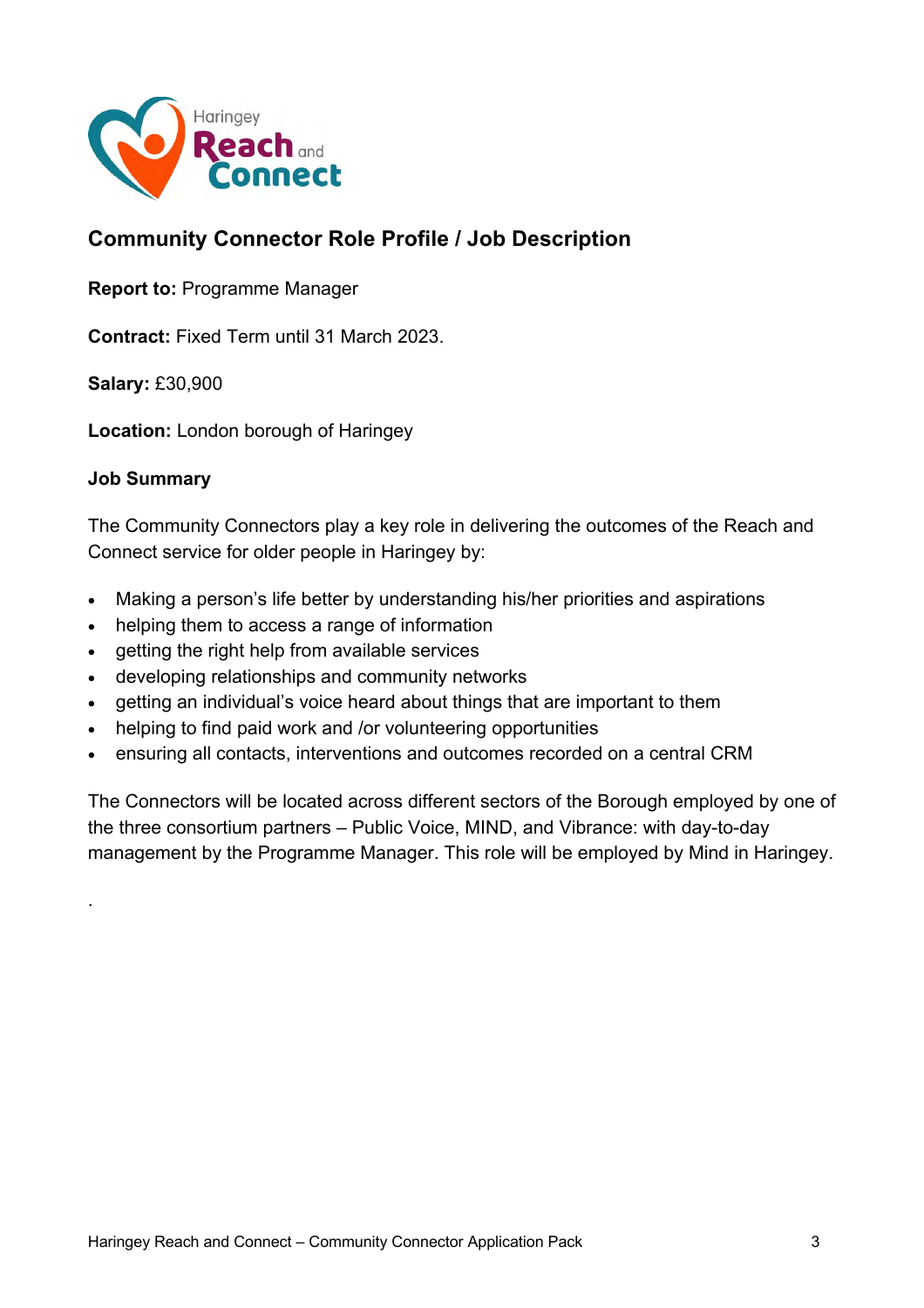#### **Main duties**

- 1. To promote the Reach and Connect service and the Haringey Circle Programme to the local community, voluntary and community sector groups and key stakeholders and partners.
- 2. To signpost older people to appropriate services, including those in the community and voluntary sector which may be able to meet their current and future needs.
- 3. To make sources of information about services available to individuals so that they are able to help themselves.
- 4. To ensure that those who need a short term intensive intervention receive one to one support and advocacy when appropriate.
- 5. To connect people with the wide range of community activities available in Haringey and elsewhere to provide opportunities for new friendships and reduce social isolation.
- 6. Where appropriate to connect people to each other through shared common interests and the need for mutual support.
- 7. To promote and support the Haringey Circle Programme to increase membership, recruit volunteer champions and expand the range of activities on offer.
- 8. To provide support and briefings to Link Workers based in the Primary Care Networks.
- 9. To manage a small pool of volunteers as required.
- 10.To promote positive relationships with key partners and stakeholders including local ward councilors.
- 11.To work in partnership with existing "community navigators" PCN Link Workers, Local Area Coordinators, Care Coordinators, Dementia Navigators and others.
- 12.To ensure that all contacts, referrals and related activities are recorded on the CRM in a timely manner and before each quarterly reporting deadline
- 13.To identify issues relating to systemic service failures and report these to the Programme Manager.
- 14.To provide performance information, data analysis and written reports as required.
- 15.To contribute to achieving the targets and milestones necessary to meet the Contract specification and outcomes.
- 16.To set up and service a representative steering group of local community members to provide a sounding board for the project, generate ideas and provide some local accountability.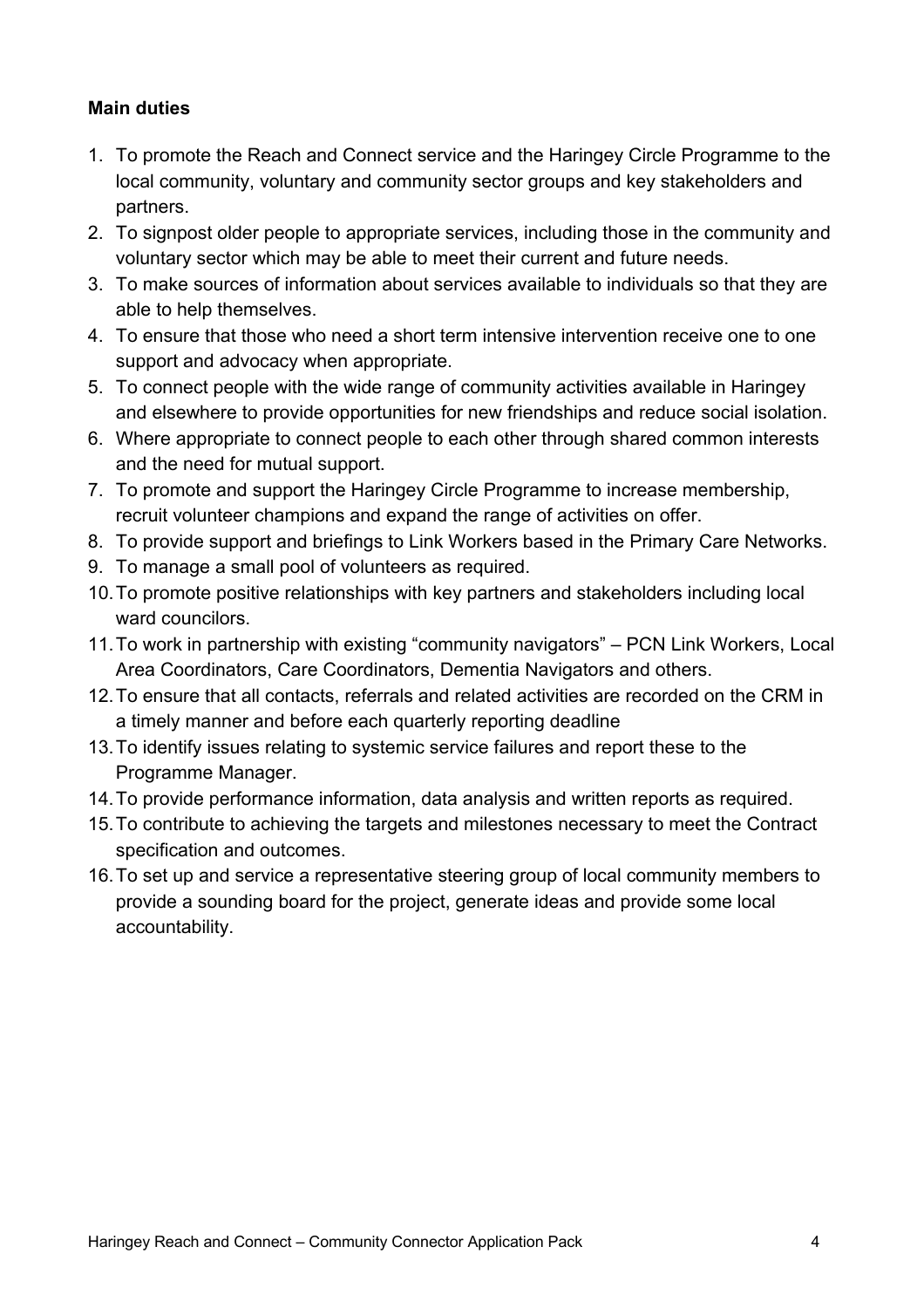# **Person Specification**

| <b>Education</b>                                                                                                                                   |                  |
|----------------------------------------------------------------------------------------------------------------------------------------------------|------------------|
| 1. Education to degree level or equivalent level:                                                                                                  | Desirable        |
| Knowledge                                                                                                                                          |                  |
| 2. Knowledge of the challenges facing many older people in<br>living a fulfilling and satisfying life                                              | <b>Essential</b> |
| 3. Understands the meaning and components of "wellbeing" in<br>relation to older people                                                            | <b>Essential</b> |
| 4. Understand the how the governance and delivery of the<br>health and social care system and other statutory services<br>work in a London borough | Essential        |
| 5. Understanding that there are cultural issues in relation to<br>older people and the implications for delivering the service                     | <b>Essential</b> |
| 6. Legal framework relating to Adult Safeguarding and Mental<br>Capacity                                                                           | <b>Essential</b> |
| 7. Data Protection legislation and confidentiality                                                                                                 | <b>Essential</b> |
| 8. Knowledge of the community and voluntary sector<br>organisations in Haringey                                                                    | Desirable        |
| 9. Knowledge of the information sources which can be used to<br>signpost older people to local and national services                               | <b>Desirable</b> |
| 10. Fluency in a relevant second language                                                                                                          | <b>Desirable</b> |
| <b>Skills</b>                                                                                                                                      |                  |
| 11. Well-developed interpersonal skills and the ability to<br>empathise with older people including good listening skills                          | <b>Essential</b> |
| 12. Good verbal and written communication skills                                                                                                   | <b>Essential</b> |
| 13. Good IT skills and the ability to work with a CRM system and<br>basic Desk Top Publishing (DTP)                                                | <b>Essential</b> |
| 14. The ability to work with and manage volunteers and other<br>team members                                                                       | Essential        |
| 15. Good organisational and time management skills                                                                                                 | <b>Essential</b> |
| 16. Ability to work with a range of key partners and be<br>recognised as a competent and credible community leader                                 | <b>Essential</b> |
| <b>Experience</b>                                                                                                                                  |                  |
| 17. Working in a multi-cultural, diverse urban environment:                                                                                        | <b>Essential</b> |
| 18. Programme / Project management in a community setting                                                                                          | Desirable        |
| 19. Working with older people in a community setting                                                                                               | Desirable        |
| 20. A minimum of two years in a community development or<br>similar role                                                                           | <b>Desirable</b> |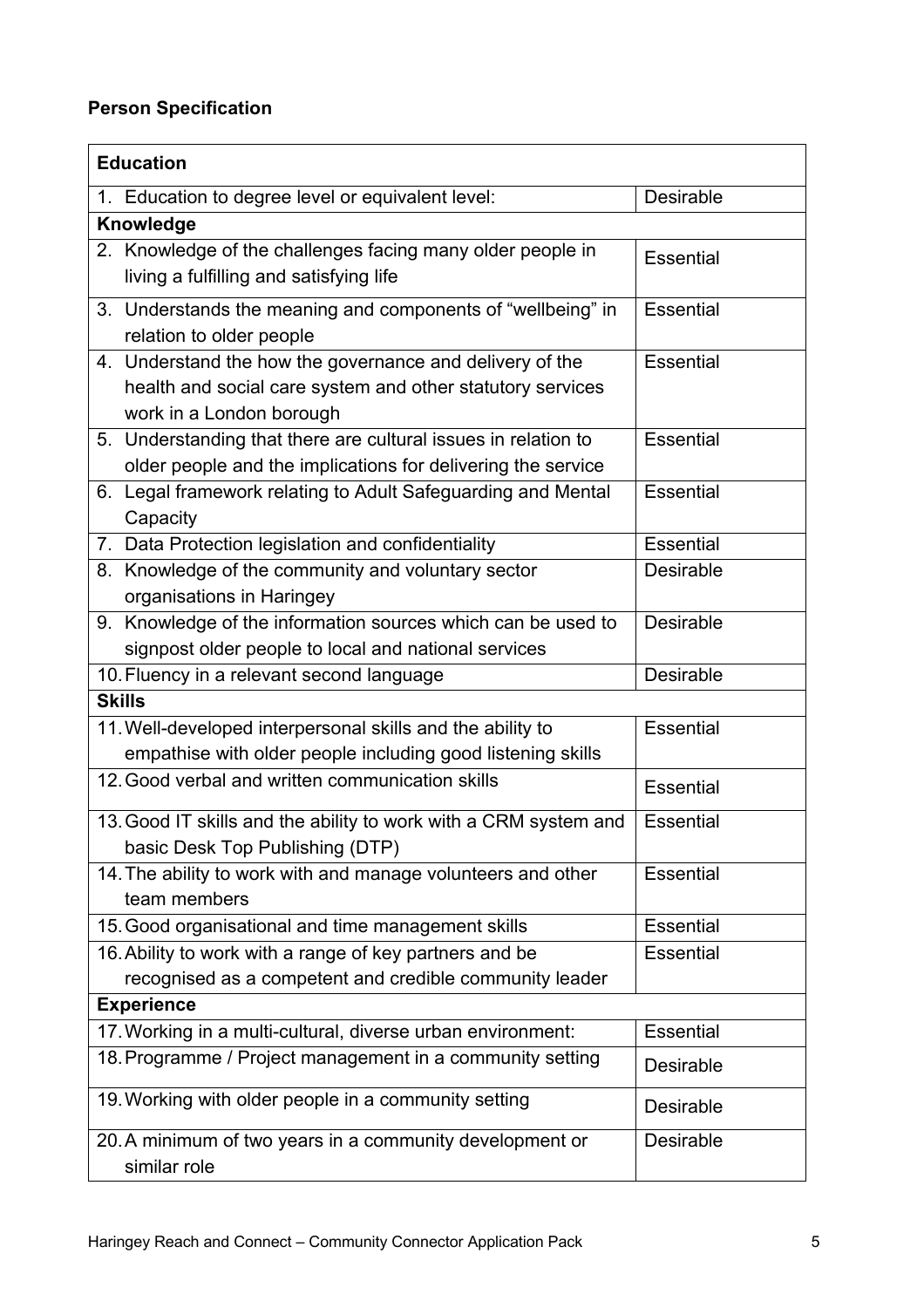| 21. Project monitoring and evaluation in a performance | Desirable |
|--------------------------------------------------------|-----------|
| management environment                                 |           |

#### **Personal qualities**

- 22.Passionate about improving the wellbeing of older people.
- 23.Warmth and understanding.
- 24.Entrepreneurial / self-starter and good team player.
- 25.Creative problem solver.

#### **Other**

26.Able to work flexibly on evenings and weekends as necessary – this will be arranged and agreed in advance with the Programme Manager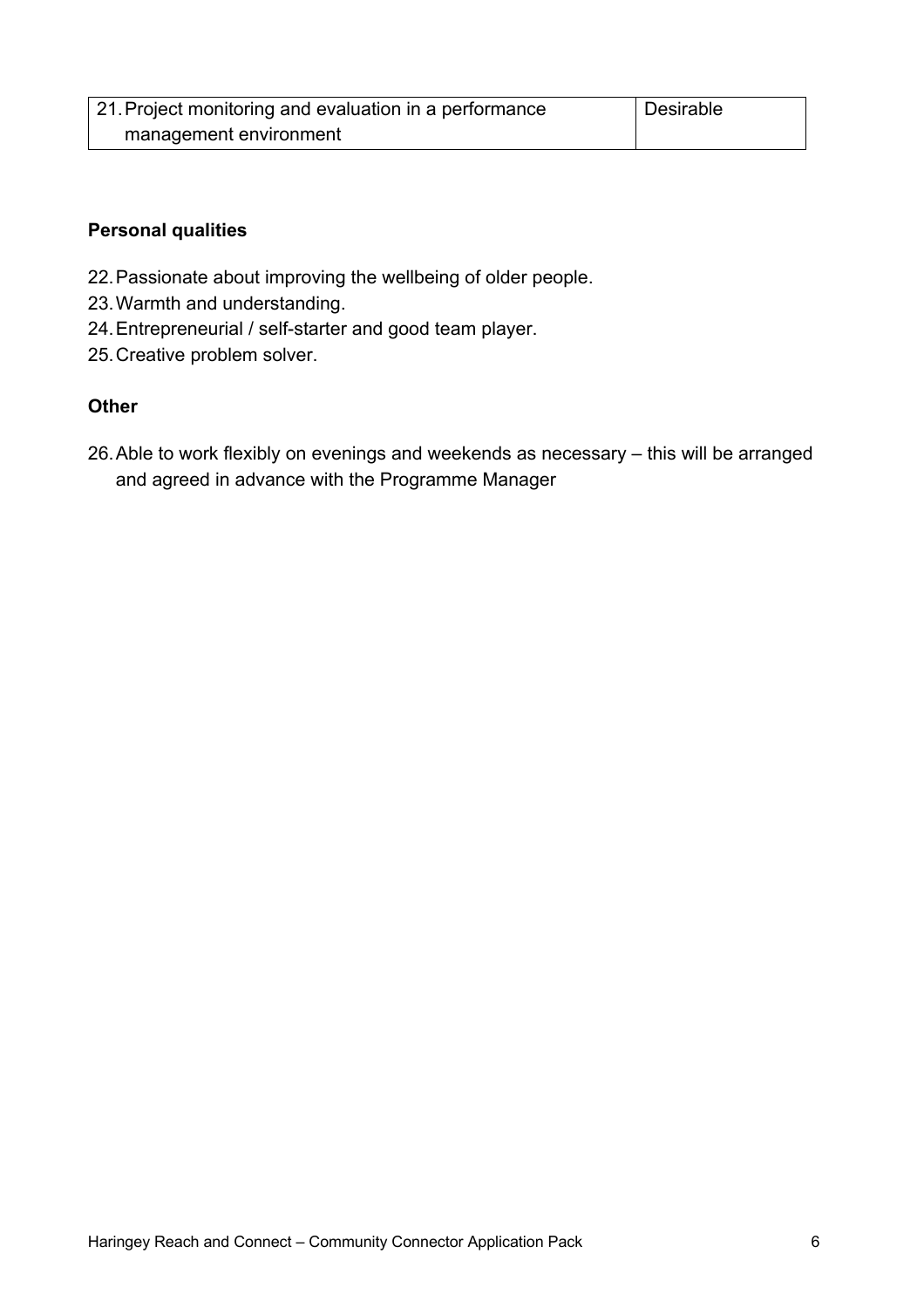# **Community Navigator Service for Older People**

# **Service Specification**

#### **1. Introduction**

This new and innovative service will be delivered by a consortium of local third sector organisations led by Public Voice, [www.publicvoice.london](http://www.publicvoice.london) .The other consortium members are MIND in Haringey, and Vibrance.



In addition to the above, we will also have a Haringey Circle service, based on the successful Rochdale Circle model (and informed by the experience of the London Circles) – Circle is a membership organisation that facilitates older people to organise and attend social events that they are interested in and provides opportunities for social connections and mutual support.

# **2. Description of the Service**

This service will be a borough-wide Community Navigator Service for older people aged 50+ under one unified contract and will be delivered from a range of community settings in eight localities within the London Borough of Haringey.

Community Connectors will work across the borough, from a range of settings, including libraries, community centres, sheltered housing schemes, GP practices and at local events, in eight localities which cover the whole borough. Connectors will become local experts, gathering and sharing information about local opportunities and non-service based activities and support for older people, bringing people together and supporting them to remain confident and independent in their everyday lives.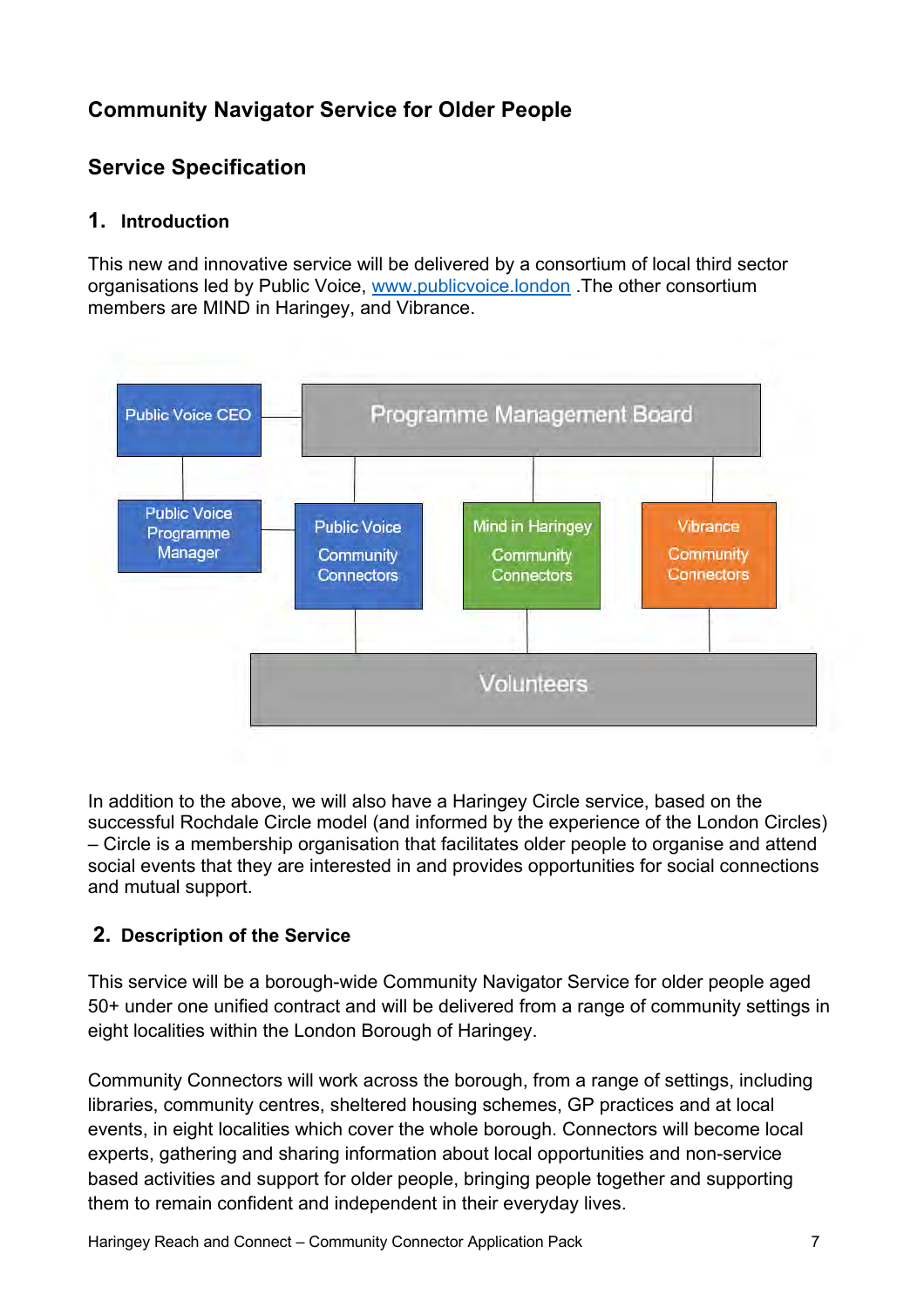Connectors will be available to all Haringey residents 50+ in person, by e-mail and telephone and will offer support to identify what a good life looks like and then enable individuals to build the skills, networks and confidence to achieve their goals.

As well as universal support to all 50+ residents, Connectors will offer brief interventions of approximately two weeks to support people to manage and move through the initial impact of significant life events. The aim of this short-term intensive support is to support people to manage acute issues that commonly lead to homelessness, hospitalisation (or readmission) or escalation in social care need such as:

- Returning home from hospital
- Experiencing a bereavement
- Moving home
- Following a break-in or experience of crime
- Following a fall or injury

The service will provide low to medium level support, be flexible and responsive to the multiple needs of service users and will actively seek to provide the service to older people at risk of social isolation e.g., LGBT+, disabled, BAME and socio-economically disadvantaged groups.

The service will recognise and celebrate the diverse skills and experiences older people have to offer. This will include supporting older people to develop peer support activities, hold community events and deliver training and workshops that address the priorities of people in their locality and enable the sharing of skills.

The service will be available outside of office hours where it is identified this would be beneficial and support the aims of the service.

# **3. Aims and Objectives**

The aim of the service model is to provide proactive housing-related support that enables older people to live connected, active and independent lives. The service will provide;

- UNIVERSAL OFFER: individual and group support providing information, signposting and capacity building on a wide range of issues and opportunities. Usually delivered through drop-in sessions, events, and support groups and by appointment.
- TARGETED OFFER: intensive brief interventions that enable older people to manage complex issues such as returning from hospital, moving home, bereavement and experiencing crime. Usually delivered in and around the home for a maximum period of two-weeks.
- a holistic person-centred approach that sees housing support as a platform to address a range of experiences, needs and circumstances.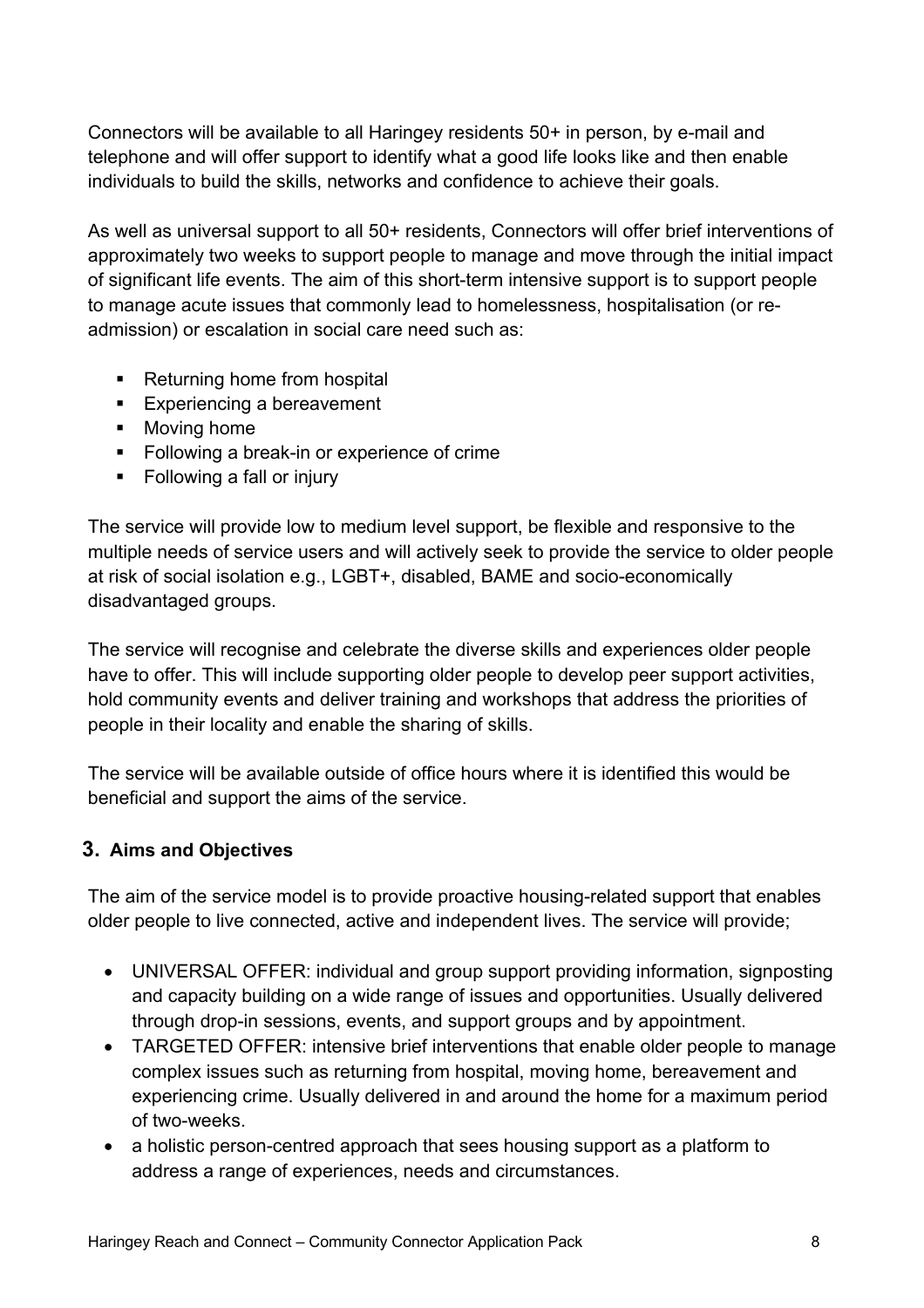- support that enables people to identify and respond to emerging health and social care needs by accessing non-service interventions such as befriending, mentoring and volunteering.
- fair and equal access to the service for all vulnerable older people.
- safeguarding of vulnerable adults and protection from abuse, neglect and hate crime
- enabling older people to remain independent, improve their health and wellbeing and feel more included in their communities.
- supporting older people to be able to live within a diverse community, with people who are from different backgrounds with a wide range of cultural and religious beliefs and experiences.
- support to maximise income; this will include ensuring the service user is receiving the correct welfare benefits.
- support to reduce any debts and manage finances, including rent arrears.
- supporting each service user in accordance with their ability to live independently. This will require liaison and partnership with social care, health and housing partners to ensure people are receiving housing and support that is appropriate and safe.
- working in partnership with statutory and voluntary sector agencies in health, housing and social care as appropriate. This could include but not be limited to the following agencies: Adults Social Care, Assistive Technology Teams, Dementia Care Providers, Day Centres, Local Area Coordinators, GPs and Hospitals, Haringey Learning Disability Partnership, Floating Support Providers, Drug and Alcohol Treatment/Substance Misuse Services, Community Safety Teams, Domestic Violence and Hate Crime Teams, Mental Health Rehabilitation and Recovery Teams.
- developing and jointly reviewing support plans with other agencies that have contact with the service user.
- promoting health and wellbeing and work with residents to address any acute health issues.
- working with service users to reduce/eliminate anti-social behaviour.
- supporting key government policies including those covering the prevention of homelessness, reducing offending and fear of crime, the respect agenda, the prevention and wellbeing agenda, with the aim of creating sustainable communities.
- recruiting, training and developing staff with appropriate skills, qualifications and competencies who are committed to the delivery of a high quality service user centred service.
- implementing a robust outcomes and performance monitoring framework so that the quality of service can be demonstrated, on a scheduled basis and as required.
- working with the Strategic Commissioning Team to develop the service and measure outcomes.

# **4. Referrals & Access**

The service is available to all older people aged 50 years and over who request support as a result of, but not limited to, the following experiences: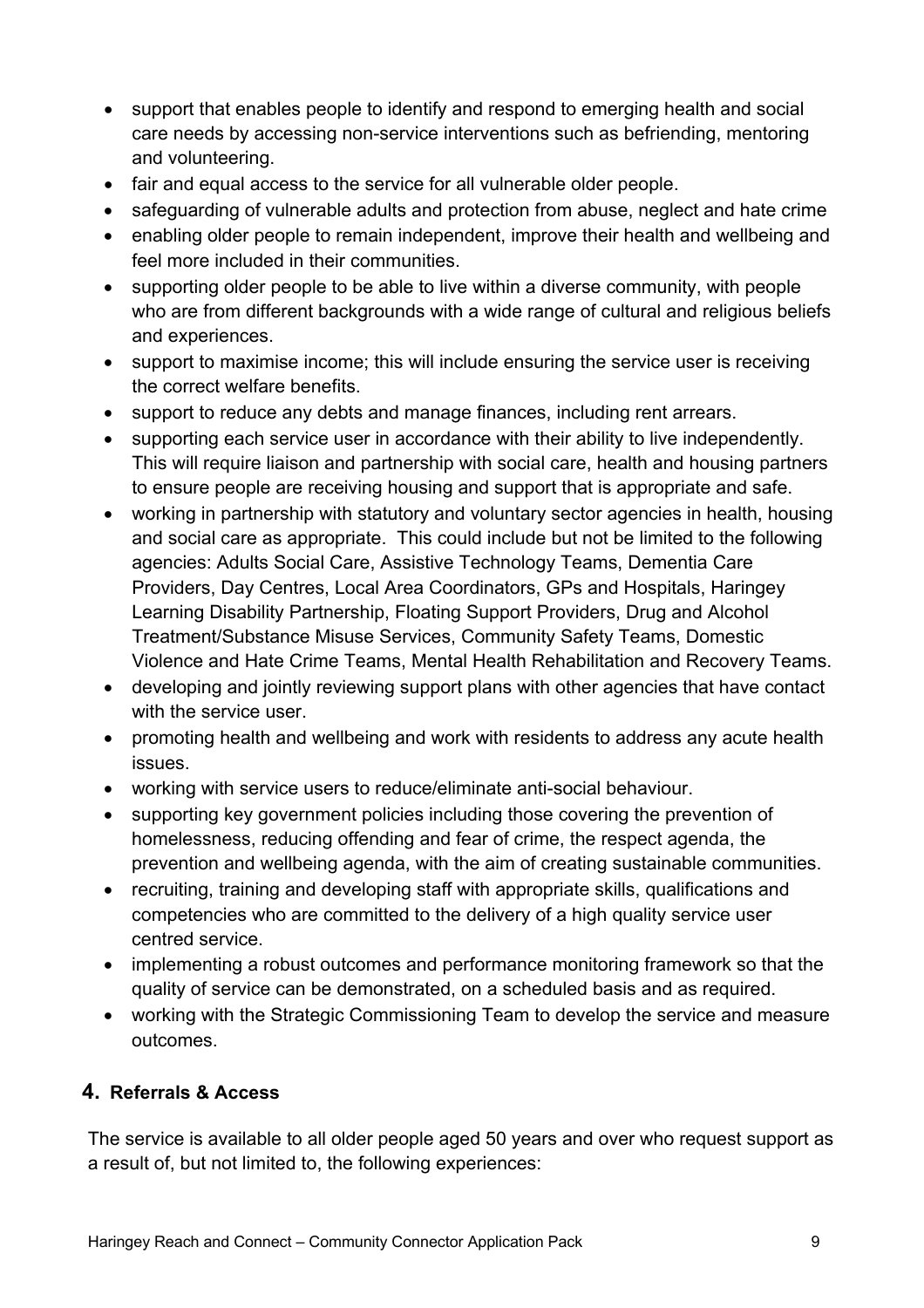- Risk of or actual homelessness and/or in need of support that better meets their identified housing requirements
- Support needs linked to frailty, social isolation, mental health, substance misuse, offending or disability.

The service will not operate a referral process for the universal offer, but will accept introductions via e-mail, telephone or in person.

For the brief intervention service, a short referral form will be required to understand the particular support requirements and circumstances of those requiring support. However, should an older person approach for brief intervention support, without referral by a professional, the service will complete the referral form with them as a brief assessment.

If a referral for brief intervention support is refused by the service provider, reasons for refusal must be clearly documented and shared with referral agents and older people themselves. The right to challenge a decision should be available to all applicants.

Although the service is intended for people aged 50 years and over, it is recognised that other groups of vulnerable people might benefit from the particular support available, due to age-related circumstances or health issues, for example learning disabled adults with early on-set dementia.

# **5. Exclusions**

It is expected that the provider will work from a 'can-do' approach in the first instance. No service user should be unreasonably excluded from accessing the service. The Provider is expected to ensure that where an applicant is rejected, advice and information about other relevant available services is offered.

Any decision to admit or reject applicants will be based upon the capability of the service to meet the person's individual needs and an assessment of risk.

People who require high levels of support, care or supervision to live independently may not find the service beneficial or suitable for their particular needs.

Brief interventions will offer housing-related support, not social care or medical treatment and the Community Navigator Service is not a replacement for these provisions.

# **6. Policies and Procedures**

The service provider(s) will demonstrate through their policies, procedures and practices the commitment and ability to meet the following principles:

• Deliver a personalised service that meets the individual needs of each service user, recognising service users' rights to have maximum control over their lives.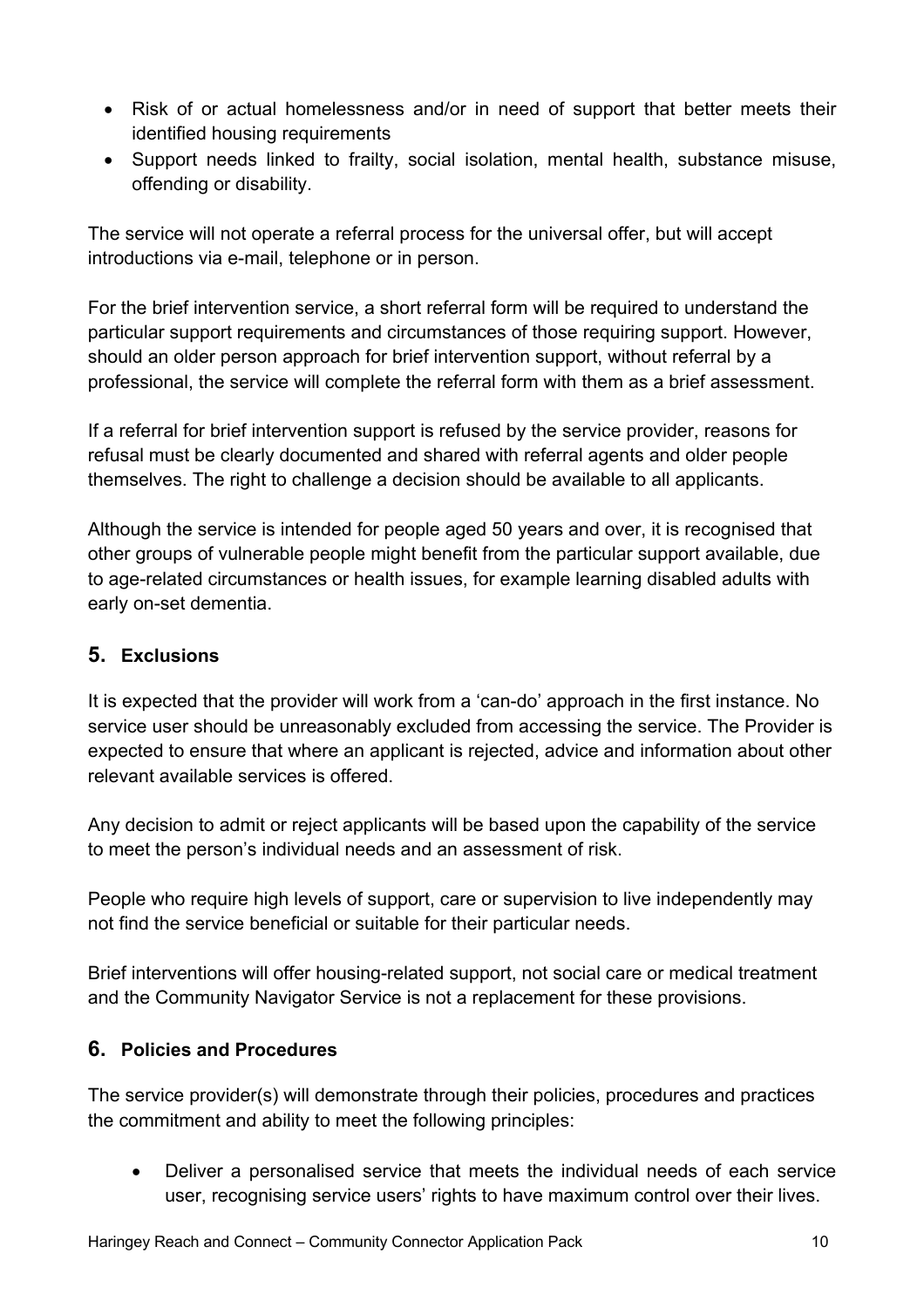- Treat service users as individuals and promote their dignity, independence and social inclusion.
- The service acknowledges and respects service users' gender, sexual orientation, age, disability, race, faith and culture as set out in the Equality Act 2010.
- Support service users to realise their personal potential and aspirations.

# **7. Move On**

Most people who access the service will do so in one-off meetings, events and activities and therefore move-on is not applicable.

For the brief intervention service, service exits will be planned, agreed with the service user and any appropriate statutory agency delivering care and support in advance.

#### **8. Service Outcomes**

To provide support that will work positively with older people, cognisant of the particular personal, social, health and housing issues they face.

To provide support that ensures older people live in safe, suitable and comfortable physical environments, and meet the responsibilities of their tenancy agreements.

To raise the self-esteem of older people by assisting them to achieve health and wellbeing goals and to identify the care and support they need to live independently.

To promote greater independence for all service users through practical assistance, emotional support and skills training.

To promote engagement, supporting access to and participation in learning activities, mentoring, befriending and intergenerational activities.

To recognise older people as assets, encouraging them to share their diverse skills and experiences with others in their community through mentoring, story-telling and oral history, open days, pop-up crèche sessions, skill-sharing etc.

To link older people with appropriate voluntary and statutory agencies including primary healthcare, assistive technologies, substance misuse, mental health, debt advice, legal advice, health and meaningful occupation etc.

To provide support that enables older people to live safely, proactively addressing any risks, either to themselves or to others, that result from health, housing or social care needs or risk of abuse and exploitation from or towards others.

Co-production acknowledges that people with 'lived experience' are often best placed to advise on what support and services will make a positive difference to their lives. The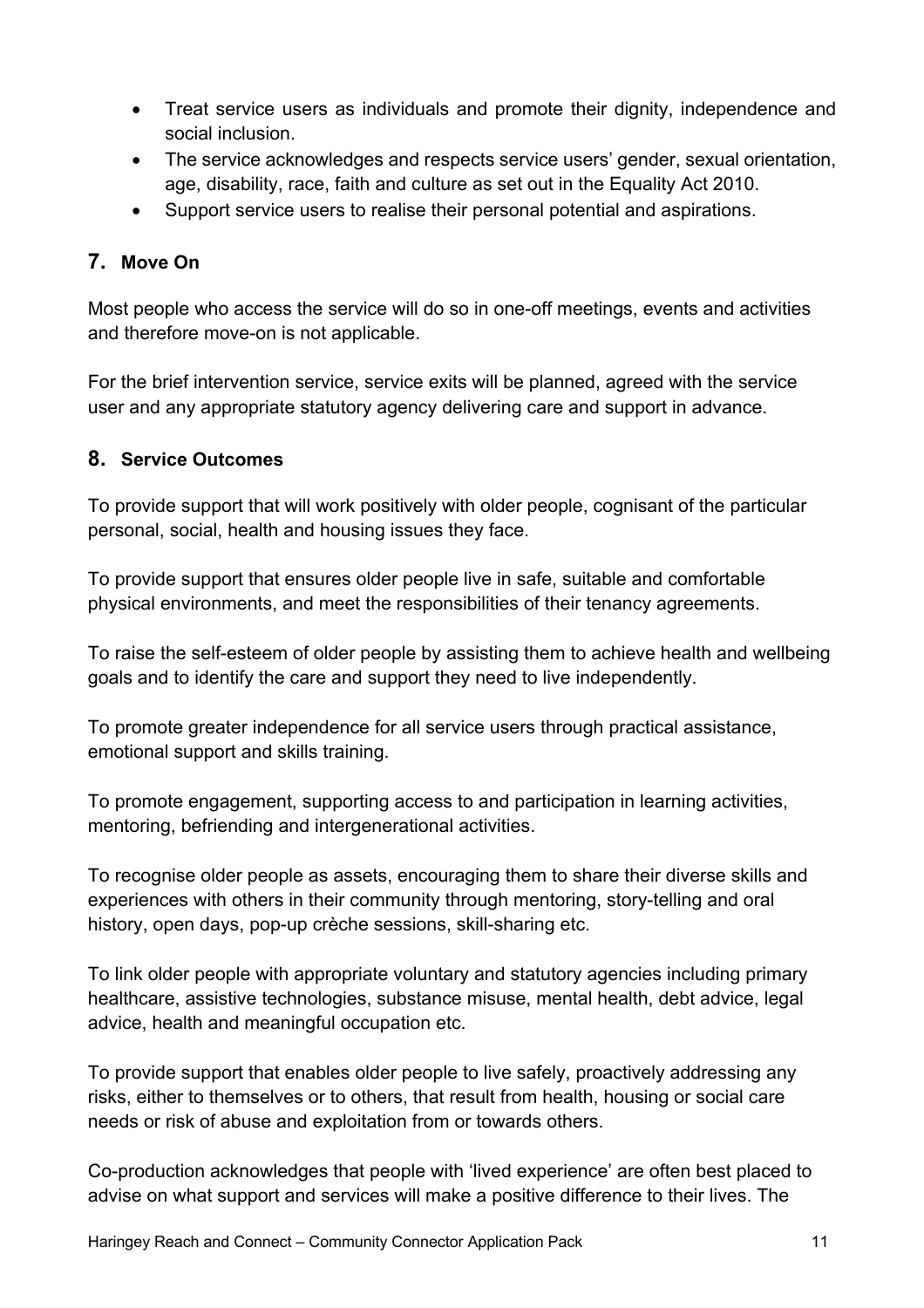service will promote co-production by working with older people so that they are active participants in the design, development, delivery and evaluation of services.

To promote co-production values and behaviours:

- Ownership, understanding and support for co-production by all
- A commitment to sharing power and decisions with service users
- A culture in which people are valued and respected
- A culture of openness and honesty
- Clear communication

To implement a co-production model that is open and transparent;

- Use open & fair approaches to recruit a range of people who use the services, taking positive steps to include under-represented groups.
- Identify areas of work where co-production can have a genuine impact, and involve service users in the very earliest stages of project design.
- Train and develop staff and service users, so that everyone understands what coproduction is and how to make it happen.
- Put systems in place that reward and recognise the contributions people make.
- Building co-production into work programmes so that it becomes standard.
- Regularly review and report on progress.

# **9. Service Capacity**

The service capacity will be flexible and dynamic in response to demand, for a minimum of 1800 hours per month, which may be delivered by a combination of one-to-one and group support.

It is expected that each person receiving brief intervention support will receive 5 hours support per week for two weeks. Therefore each Navigator will only be able to support a maximum of 3 brief intervention service users at any one time.

# **10.Service Outcomes**

Support will be delivered within a robust outcomes framework, based on the *Five Ways to Wellbeing* model, adapted to include housing and independence for older people. The aim of the service is to help older people identify, plan for and achieve 'what a good life looks like for them'.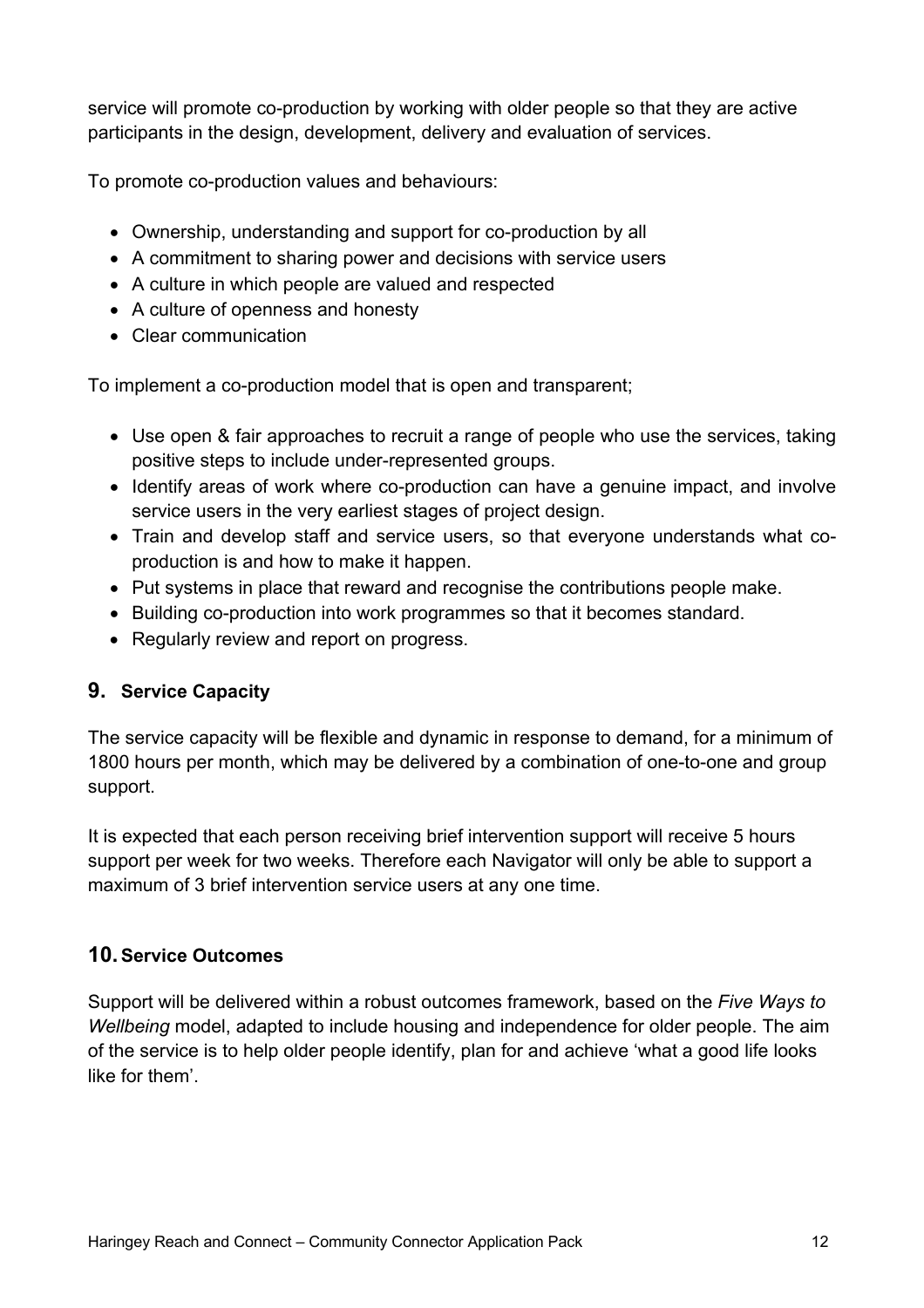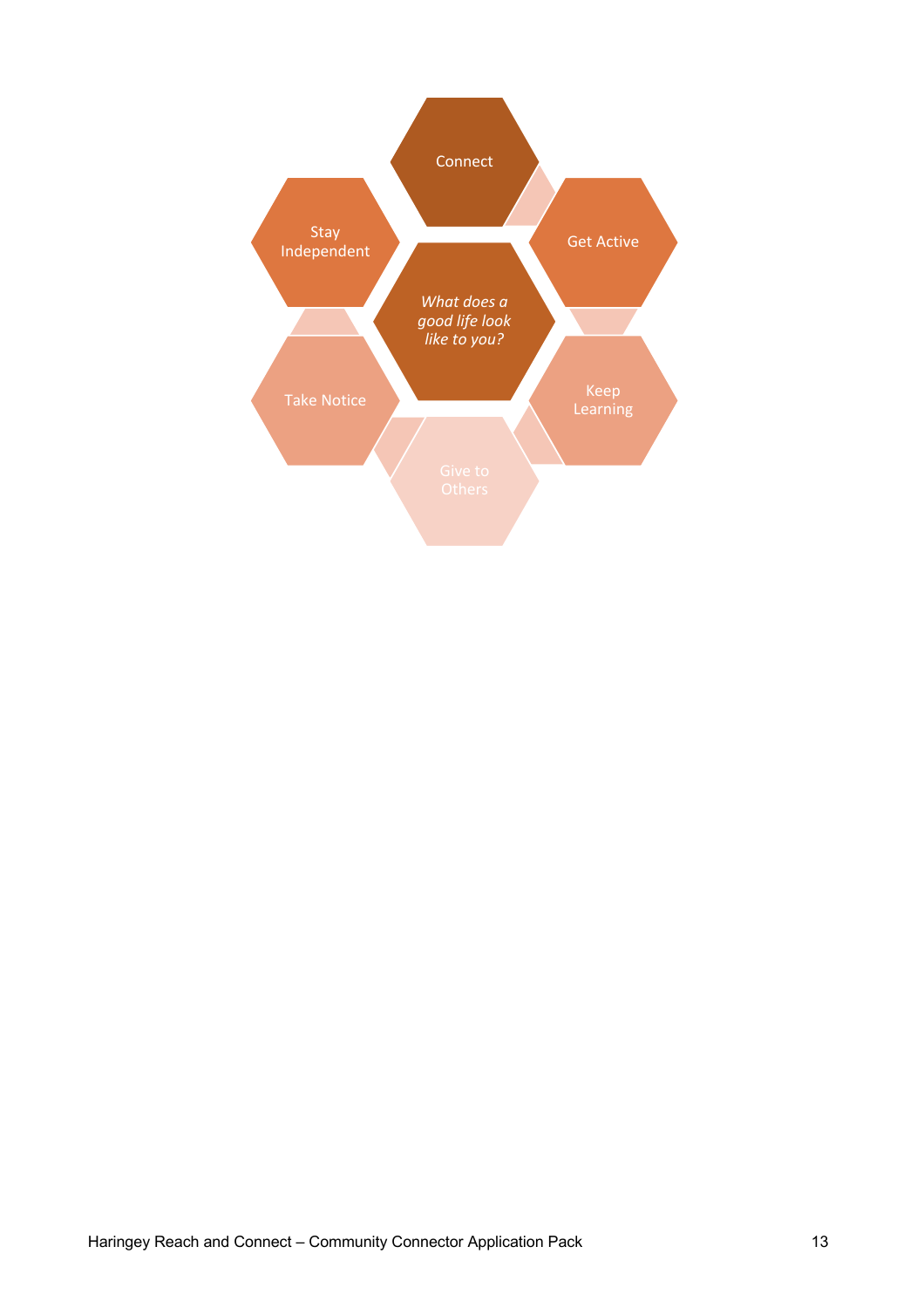| <b>Connect</b><br>Older people feel connected to others and feel confident to<br>access peer, family and community support.<br>Improve their mental wellbeing by building relationships with family,<br>friends, the wider community and social connections.<br>Make new friends and engage in peer support opportunities<br>$\bullet$<br>Feel more involved in the wider community e.g. participating in local<br>$\bullet$<br>events, residents groups and activities.<br>Spend time with people of different ages, backgrounds and<br>$\bullet$<br>experiences. | <b>Get Active</b><br>Older people participate in health and wellbeing activities and<br>feel their physical, mental and emotional health are improved.<br>Learn about and engage in physical activities that they enjoy<br>$\bullet$<br>Engage in the daily physical tasks of running a home<br>Access health services to improve, maintain and regain<br>$\bullet$<br>physical health<br>Get involved in local health promotion activities e.g. exercise<br>classes, blood pressure testing, health MOTs and STI testing.    |
|--------------------------------------------------------------------------------------------------------------------------------------------------------------------------------------------------------------------------------------------------------------------------------------------------------------------------------------------------------------------------------------------------------------------------------------------------------------------------------------------------------------------------------------------------------------------|-------------------------------------------------------------------------------------------------------------------------------------------------------------------------------------------------------------------------------------------------------------------------------------------------------------------------------------------------------------------------------------------------------------------------------------------------------------------------------------------------------------------------------|
| <b>Keep Learning</b><br>Older people feel they have gained new skills and capabilities<br>that boost confidence and enable them to self-help.<br>Learn new skills by participating in activities, classes and events<br>Identify and access leisure/cultural/faith/informal learning activities.<br>Be 'digitally active', engaging with online advice, information and<br>communities<br>Identify and access work-like activities and adult education e.g.<br>$\bullet$<br>volunteering                                                                           | <b>Give to Others</b><br>Older people feel their skills, experiences and ideas are valued<br>and appreciated by the service and the community.<br>Help and support other people e.g. grandparenting, peer<br>$\bullet$<br>mentoring & befriending<br>Participate in activities that foster good relations between<br>people from different backgrounds<br>Take part in improving the services they receive, how they are<br>run and how they can improved                                                                     |
| <b>Take Notice</b><br>Older people know about their local community and appreciate<br>their neighbourhood and environment.<br>Pay attention to their health and wellbeing and understand how to<br>$\bullet$<br>take action against low mood, loneliness, loss and isolation<br>Talk to others about the local community<br>$\bullet$<br>Be a good neighbour & alert the Council to local issues<br>$\bullet$<br>Have a positive effect on the natural environment                                                                                                 | <b>Stay Independent</b><br>Older people feel their home is a safe, welcoming and<br>appropriate place to live.<br>Make choices about where and how they want to live<br>$\bullet$<br>Stay in their homes for longer, by accessing appropriate<br>$\bullet$<br>services, aids and adaptations at the right time<br>Feel satisfied with maintenance and repair work<br>$\bullet$<br>Feel confident with household tasks and where to access help<br>Move to a new home in a planned way, not as a result of crisis<br>$\bullet$ |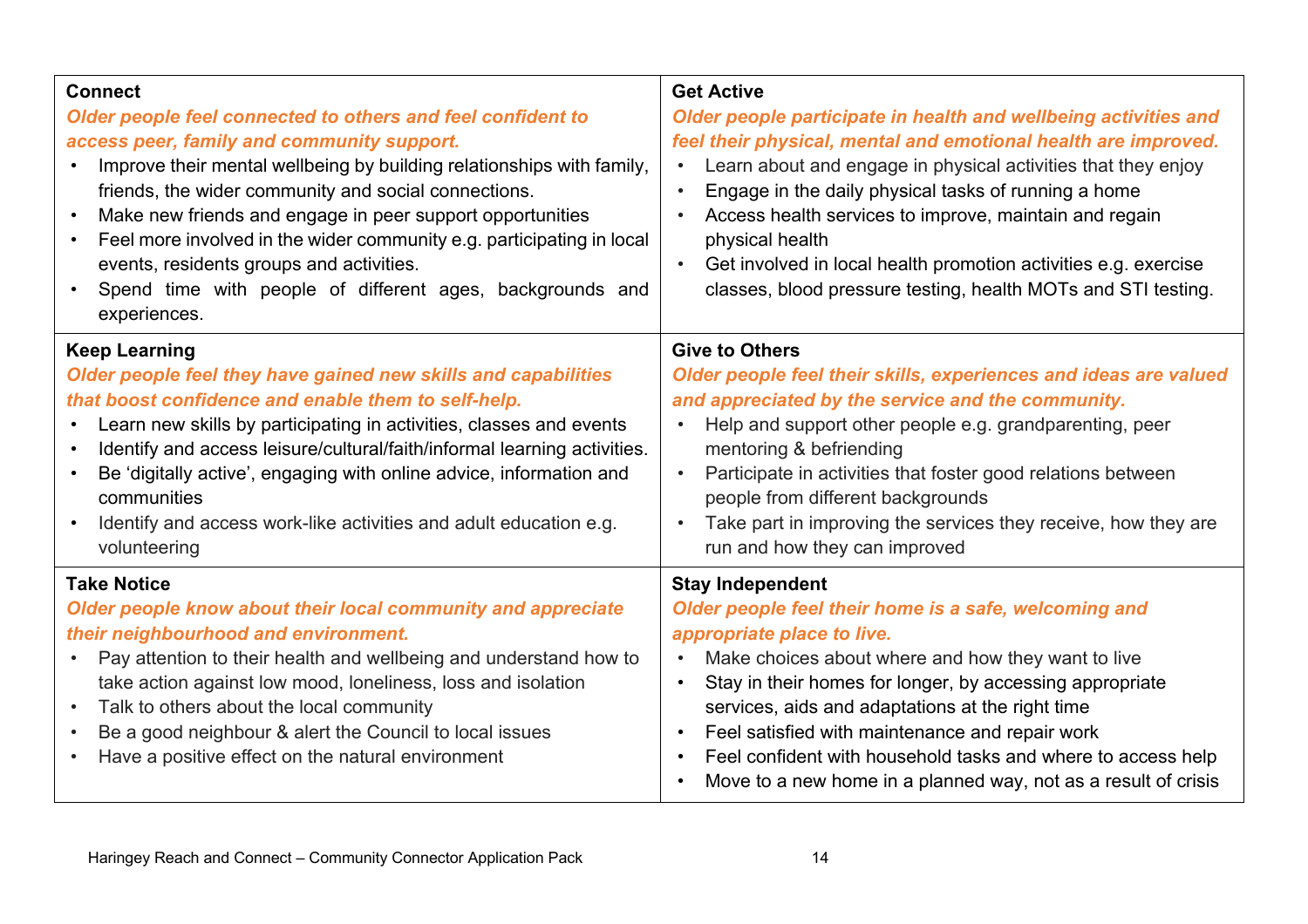# **11. Fair Access, Diversity & Inclusion**

The service must be accessible to all sections of the community and actively promote the service to those groups who are under-represented. It must be clear to services users what the service offers and what support they can expect to receive.

The provider will produce information for current and prospective service users, with up to date information on the service they can expect to receive and how they can meaningfully participate in the development of the service. This must include information on the following:-

- General health and safety, including emergency procedures
- Out of hours procedures
- How to make a complaint
- How to provide suggestions and compliments
- Whistle blowing procedures
- Safeguarding and how to report abuse
- Equalities policy
- Local amenities and how they can be accessed
- Established links to other services

Information must be in plain English and be available in appropriate formats and translated if required.

The provider should make full use of local data and research to identify and reach out to potential service users and ensure that service delivery reflects the wide-ranging communities in Haringey.

The provider must ensure that lessons are learnt from service user feedback and this is used for the development and continuous improvement of the service.

The provider will be able to demonstrate that changes have been made to improve the quality of the service in response to service user/stakeholder feedback.

# **12. Assessment and Support Planning**

Formal assessment and support planning will not apply to the universal element of the Community Navigator Service. However, it is expected that Navigators will collect relevant information about the people they are introduced to, what they are seeking help with and the outcome of any conversation/meeting/support session they had.

For the brief intervention service, the support needs and risks of the individual will be briefly assessed and a plan developed and agreed with the service user. The support plan must be based on the identified areas of support required and designed to produce